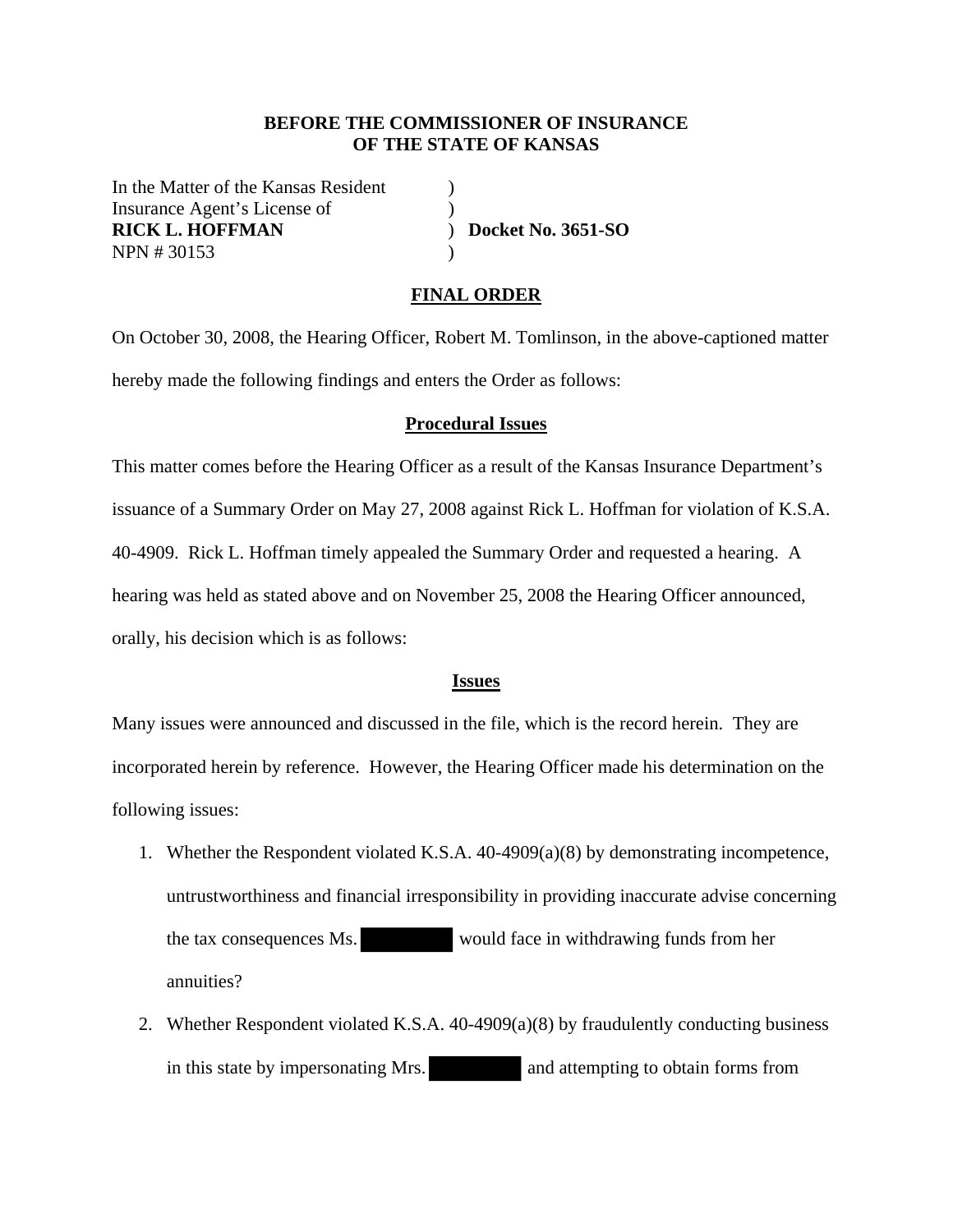which to withdraw her money from her accounts without her permission or knowledge; asking Mrs. to call the insurance company to tell it that Respondent was really her son and Respondent then telling the company that he, in fact, was

### **Decision**

1. The Respondent violated K.S.A. 40-4909(a)(8) by demonstrating incompetence, untrustworthiness and financial irresponsibility in providing inaccurate advise concerning the tax consequences Ms. would face in withdrawing funds from her annuities.

Respondent and Mrs. and her husband had a long relationship. After Mrs. husband died, Respondent continued to counsel Mrs. and suggest

purchases for her. However, Mrs. did not understand the tax consequences of Respondent's activities, as seen by the following:

If Mrs. had fully understood the tax implications of her investment it could be argued that she should not have checked the box that did not require withholdings, which she did in Respondent's presence. Mrs. certainly would have understood why she received an extra amount of money, Five Thousand Dollars (\$5,000). She would not have desired to return the money. She would not have spent it. And, when Mrs. was counseled by persons at H&R Block, she would have understood that she had a tax liability. Because Mrs. did not understand the tax consequences of her and Respondent's actions,

Respondent violated his fiduciary duty to Mrs.

2. Respondent violated K.S.A. 40-4909(a)(8) by fraudulently conducting business in this state by impersonating Mrs. and attempting to obtain forms from which to withdraw her money from her accounts without her permission or knowledge; asking Mrs. to call the insurance company to tell it that Respondent was really her son and Respondent then telling the company that he, in fact, was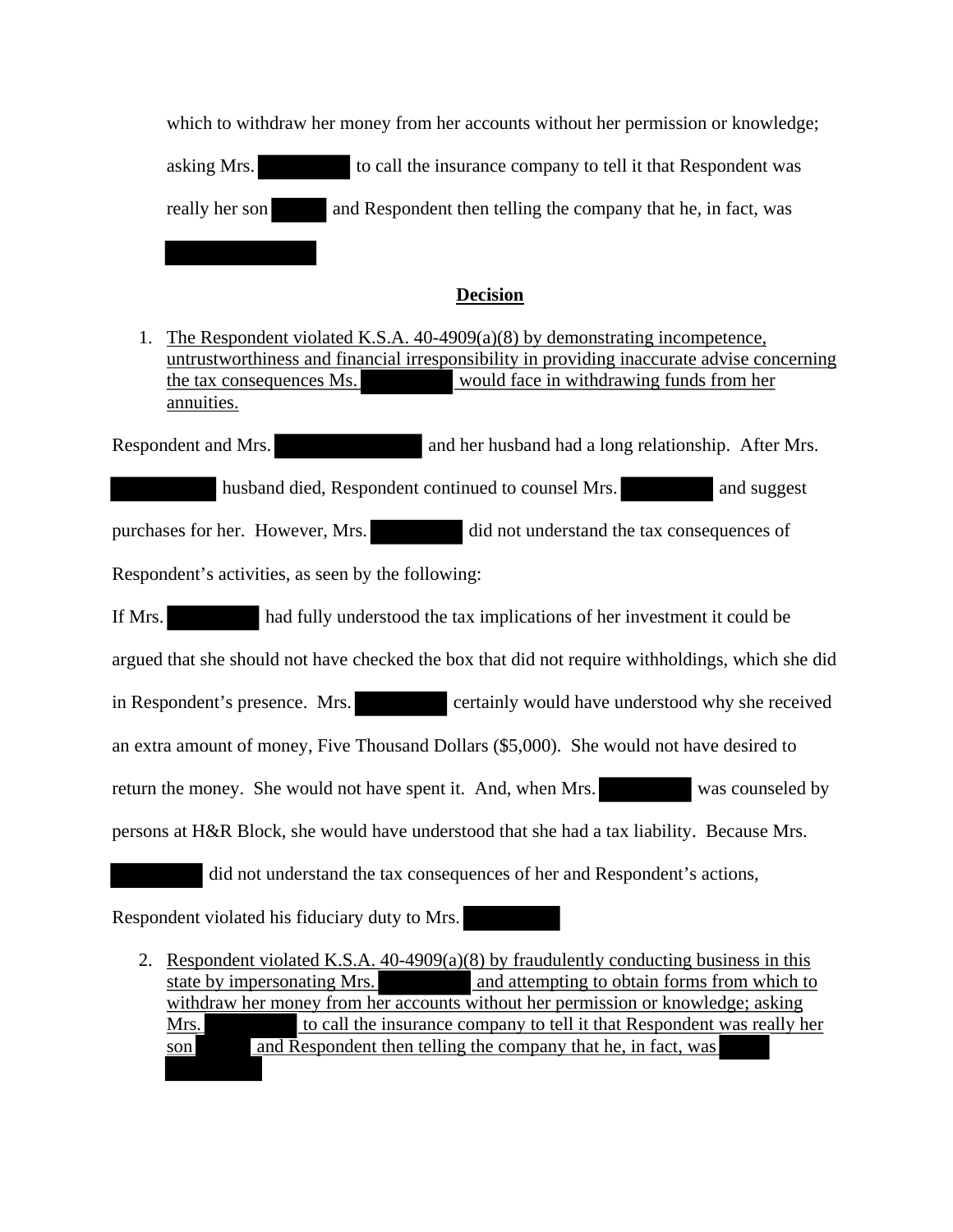Respondent made a telephone call to on September 26, 2006, to Midland National Life Insurance Company. He identified himself as and asked for forms necessary to retrieve funds from multiple Midland accounts. Next, the evidence was that he called Mrs.

 telling her that he had called Midland and identified himself as her son Respondent asked and convinced Mrs. to call Midland and tell them that her son had called them and that she wanted forms to withdraw monies from her accounts. Finally, Respondent, when called by Midland, did identify himself as

for the purpose of attempting to receive the funds.

The fiduciary responsibility between an insurance producer and his client is violated if the client does not understand the product well enough. In this case, when Mrs. lied to Midland, she lied to assist the Respondent to assist her in changing her product line. In so doing, Mrs. was indicating to Respondent that she was relying, not on her knowledge of what was transpiring, but showing her trust in Respondent. In asking Mrs. to lie, Respondent breached his fiduciary responsibility.

#### **Holding**

In addition to the above evidence, the Hearing Officer further finds that Mr. Hoffman entered into a consent decree in 1992 wherein the Respondent agreed to cease and desist from violations of the insurance code and to pay a penalty. Therefore, this is the second time that Respondent's license is in jeopardy. Because Respondent violated his fiduciary duty to Mrs. involving both of the above issues, Mr. Hoffman's license to sell insurance in the State of Kansas is **REVOKED**. All other issues, holdings, findings and statements in the record are incorporated herein by reference.